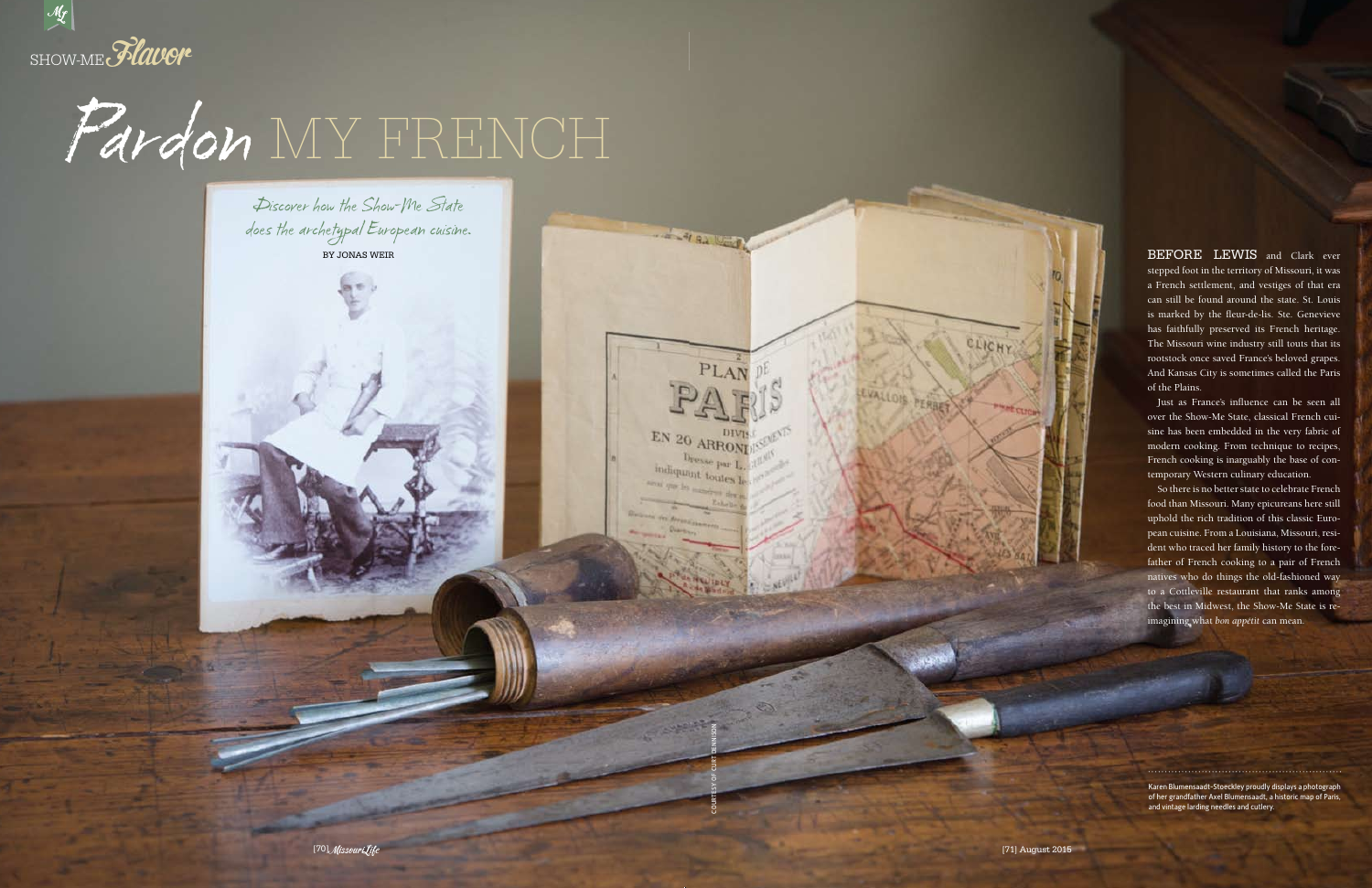

## The Gourmet Genealogist

When Louisiana, Missouri, resident Karen Blumensaadt-Stoeckley wrote *A Culinary Legacy*, she not only revisited her family history, but she also returned to the very genesis of modern cooking.

The story of Karen's recipe book begins at the twilight of the nineteenth century. A sixteen-yearold Axel Eugene Blumensaadt left his home town of Odense, Denmark, in 1896 and traveled to Paris to pursue a career as a chef. After a year and a half, he took his first internship in the Grand Hotel du Parc in Heyres, France, near the Mediterranean. From there, he went on to cook at the 1900 Exposition Universelle on the Champs-Elysees and a restaurant called La Feria in Monte Carlos, France. Sometime during his years in Paris, Axel trained under one of the most influential chefs of all time—Auguste Escoffier.

Many people credit Auguste Escoffier with giving the world the gift of French food. He was called the king of chefs and the chef of kings, and his impact on modern cooking is immeasurable. He was a restaurateur, chef, and author. He rose

to prominence as the director of kitchens at the Savoy Hotel in London in 1890, a post he held until 1899. However, he cemented his legacy in 1903 when he published *Le Guide Culinaire*—a classic work that catalogued French recipes and

technique of the day. The book is still a major resource for aspiring chefs.

After Axel spent time with the king of chefs, he was undoubtedly influenced by him, and he continued to work as a chef. Over the following decades, Axel took a long and winding path that led him to the United States, where he met Josephine Amelia Kramb, his future wife. After years as a professional chef, he and Josephine settled in Oak Harbor, Ohio, where Josephine's family owned a dry goods store. There, they had two sons, Ernest and Christian, and lived out the rest of their days.

In 1980, at age eighteen, Karen was rifling through her maternal grandparents' attic, where her father, Christian, had been storing his father's belongings. She came across an old ledger book. The book turned out to be a wealth of recipes, all handwritten in French, dating back to 1904. Next to it sat a packet of letters of recommendation from restaurants in France where Axel cooked. Karen decided in that moment that she was going to one day translate and publish those recipes. "I think things happen for a reason," she says.





Karen says that this version of an orange soufflé is the perfect way to end a French meal. You can find the recipe for this and seven other desserts in her cookbook.

COURTESY OF CURT DENNISON



Karen carried the book with her for decades, but she finally had the opportunity to translate the recipes in 2012 when she embarked on what she calls "a much-needed sabbatical."

That year, she traveled to France, Les Arcs to be specific, less then thirty miles from the Mediterranean. There, she met Max Callegari, owner of the hotel and restaurant Le Logis du Guetteur.The two made a connection and began working through her grandfather's recipes, using Max's skills and occasionally referring to *Le Guide Culinair*e. Her dream was finally coming to fruition. Within a year, *A Culinary Legacy: From Escoffier to Today* was complete.



Today, Karen has returned to running The Eagle's Nest Winery, Inn, and Bakery in Louisiana. However, Karen's main passion has become pro-

moting her cookbook.

Karen should take pride in the book. It is a trove of delicious French recipes, and it has even received the stamp of approval from Auguste Escoffier's great-grandson, a skeptic at first.

"I could see her passion, but I thought, 'Could this be real: the story of a young man who came from Denmark at age sixteen to cook in Paris?' " Michel Escoffier says.

Michel is a man who speaks boldly, jokes often, and isn't afraid of offending. Despite the old adage, he'll talk both politics and religion at dinner. However, with the book in hand, even a person with this much bravado only had good things to say. He even wrote the foreword.

"Thank God that Karen found the notebook, so we can now all share those recipes, but even better, try them and enjoy them," he wrote.

With over a hundred recipes, scores of notes, and a complete history of the book's origins, *A Culinary Legacy* is full of great dishes, from savory seafood to sweet soufflés, Steak Béarnaise to herbed mayonnaise. Karen is doing everything she can to pass down her grandfather's legacy.

In fact, Karen now plays the part of a culinary expert. She's assured in her abilities and recipes. A Francophile no doubt, she may be dismayed if someone doesn't know a French cooking term, but she only wants to educate. She lives and breathes French cuisine and even returns to Les Arcs each spring to teach cooking to American couples on vacation. With the same vitality that brought Axel to Paris, she is dedicated to preserving his legacy and keeping the tradition of French cuisine alive.

Karen slices into a leg of lamb cooked Provencal-style. Although it was not one of her grandfather's recipes, the recipe can be found in her book, *A Culinary Legacy*.

From left, Karen Blumensaadt-Stoeckley, Michel Escoffier, and Max Callegari all contributed to *A Culinary Legacy: From Escoffier to Today*.



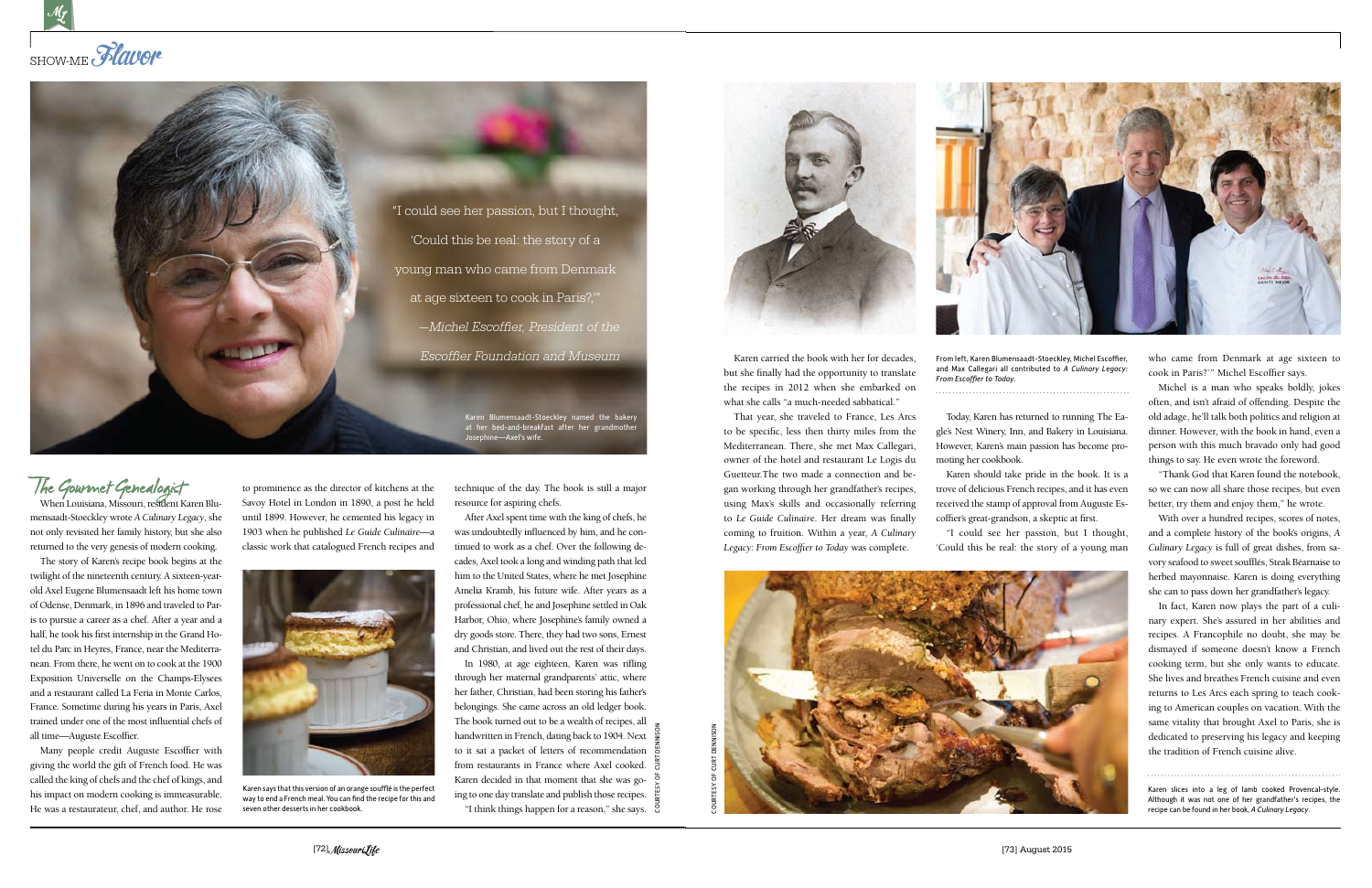



## The Traditionalists

Amid white tablecloths, candles, and bouquets of fresh red roses in the two small dining rooms that overlook historic Main Street in Parkville, less than twenty minutes north of Kansas City, Café des Amis delivers an authentic French dining experience in a classic nineteenth-century building that dates back to the 1840s at least.

"It kind of takes you back in time," says owner and pastry chef Guillaume Hanriot. "We don't try to be a modern place. We are embracing this old building."

Aside from the classic setting, Guillaume and his wife and head chef of the restaurant, Ingrid, also provide an authentic menu in the rich culinary tradition of France. From elegant entrees like *Jarret de Porc* and *Os a Moelle* to a lunch menu of crepes and omelettes, they offer dishes you won't find on many menus in Missouri, or in the Midwest for that matter. And as French natives, they both know all the ins and outs of French cooking.

Both Guillaume and Ingrid hail from the

Champagne region. Guillaume is from the small village of Château-Thierry, and Ingrid comes from the Châlons-en-Champagne, a regional hub. Both have been cooking since they were teenagers, and both went to culinary school for five years where they learned the most traditional French dishes, styles, and techniques.

"When you go through school, they don't teach you any other countries' foods," Guillaume says. "We just do French cooking."

While Guillaume was finishing school, he did his dissertation during an internship at Napoleon Bakery in Kansas City in 1999. A few years after his internship, he was offered a job there in 2003. In the months leading up to the job offer, he and Ingrid had started dating, so when the offer came in, they decided to stay together and start a life in Missouri.

Now, twelve years later they own and operate their own restaurant and work closely with each other every day. While they both miss France and they visit their families there every year, they have also grown very fond of Kansas City.

"We love the Midwest," Guillaume says. "It's our home now. People are just super, super nice."

The St. Jacques dish at Café des Amis features pan-seared, wild-caught sea scallops in a basil and red pepper puree with roasted vegetables and lemon as a garnish.



The Bavarois à la Fraise is a signature dessert at Café des Amis. It is a light strawberry mousse on top of almond pistachio cake, served with a strawberry sauce.

ANGELA BOND

Although Missouri is now the Hanriot family's home, they still notice many marked differences from where they grew up.

"The relationship to food is quite different," Guillaume says. "As most people know, in France, we take our time, and it's really a part of our daily lives. Here, it's more of a function. You eat because you have to eat. That was one of the differences I saw. I mean people eat in their car. That is something that you will never, ever see back home in France."

People's relationship to food isn't the only difference, though. Guillaume says that he has also noticed a good deal of difference with the ingredients, and most of these differences are for the better. He and Ingrid love using American meat. They consider the pork and beef to be much better than in France. However, Guillaume is adamant that factoryfarmed chicken doesn't meet their standards, so he has worked out a relationship with a local farm that will suit their needs. In fact, Guillaume says he has seen a dramatically higher quality of produce during the nearly fifteen years he has spent in the United States as a result of the local food movement.

However, some food items found in France cannot be matched here in the Midwest. For example, Guillaume and Ingrid import all of the cheese, wine, and escargot on their menu.

They believe using wild French escargot, traditional French cheeses, and French wine is paramount to providing the authentic French dining experience offered at Café des Amis; it's not that there's not good wine here.

"I would agree with you that there is a lot of good wine coming from the United States, but being a French restaurant, we try to deliver a pure French restaurant experience," Guillaume says. "It's not that you want every wine to taste like the ones from California or France. You want them to have their own personality. We have to be thankful for Missouri wine, though. They provided all the rootstock a couple of centuries ago."

Although ingredients that fit into the flavor palate of traditional French cooking are crucial to what Ingrid and Guillaume are trying to accomplish at Café des Amis, the preparation of the food is another big factor. Almost every item found on the restaurant's menu is done in the old-world style and handmade in house. The only items made outside of the restaurant walls are the cheese, bread, and wine. And to Guillaume and Ingrid, there is no such thing as molecular gastronomy. The only modern cooking technique that they incorporate is *sous vide*—a method of cooking that uses airtight plastic bags to steam food for lengthy amounts of time and trap in flavor; the pro-

cess can take more than ten hours for certain dishes. However, even *sous vide* has become a staple in French cooking over the past thirty years, especially when cooking foie gras, which is a staple at Café des Amis and one of the many items to look for on the menu.

However, with the traditional French dishes, it might be difficult to pronounce some of the menu items or even know what you're ordering. It might be a good idea to pick up a *French Cuisine for Dummies* or a pocket translation dictionary for a night out at Café des Amis. If that's too much trouble, Guillaume and Ingrid have a suggestion: try the bouillabaisse.

A traditional French Riviera dish, the bouillabaisse is Ingrid's favorite to cook. It's a light saffron seafood broth with salmon, monkfish, clams, mussel, and prawns served with a Herbs de Provence crostini and rouille sauce.

"It's our signature dish here," Guillaume says. "We've been doing it now for four or five years. I don't think we can take it off of the menu or we're going to have a riot at the restaurant."

Split into two dining rooms, Café des Amis has seating for up to fifty people indoors. For lunch service, the bistro offers an additional fifty seats outdoors.



Guillaume Hanriot and his wife, Ingrid, won the Community Development Award from the Platte County Development Council for their work at Café des Amis.